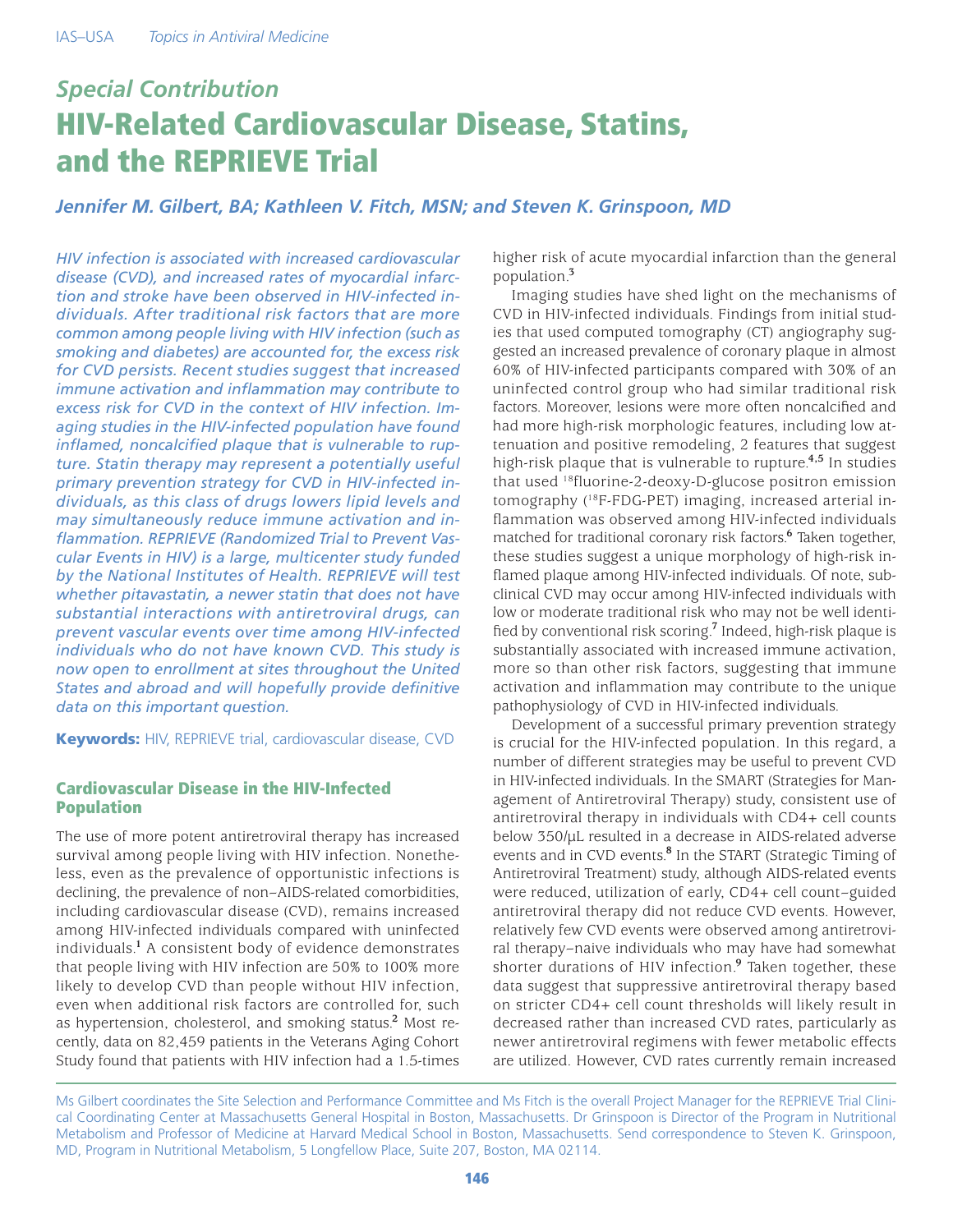

**Figure 1.** Noncalcified plaque in the proximal left anterior descending coronary artery in an individual before (A) and after (B) 12 months of therapy with atorvastatin.

among HIV-infected individuals, even those taking antiretroviral therapy who are virally suppressed, suggesting that other strategies are needed.

Lifestyle modification and treatment of traditional risk factors, including those for hypertension and diabetes, are important initial strategies. In addition, smoking cessation will prevent heart disease and is an important strategy in the large group of HIV-infected individuals who continue to smoke. However, a key question is whether these strategies targeting individual traditional risk factors are sufficient? The answer remains unknown, but it is interesting to speculate that other strategies may be needed, as the risk of hypertension and diabetes, although increased among HIV-infected individuals, does not fully account for the marked increase in CVD in this population.**<sup>1</sup>** Moreover, substantial data have emerged that suggest that excess CVD risk is associated with immune activation among HIV-infected individuals.

## Statins

Statins may be particularly useful in the HIV-infected population, as they have the advantage of lowering low-density lipoprotein (LDL) cholesterol, a known traditional CVD risk marker, and of reducing immune activation and inflammation. Statins have been shown to consistently lower mortality rates among HIV-uninfected individuals in association with reductions in LDL cholesterol levels.**<sup>10</sup>** The JUPITER (Justification for the Use of Statins in Primary Prevention: An Intervention Trial Evaluating Rosuvastatin) trial included uninfected participants without known CVD and with reasonably controlled LDL cholesterol levels (<130 mg/dL). Participants in the JUPITER trial were required to have evidence of inflammation, as documented by increased C-reactive protein. In JUPITER, rosuvastatin use was shown to reduce future CVD events by 44%, more than would be expected by lowering of LDL cholesterol level alone.**<sup>11</sup>**

Among HIV-infected individuals, initial studies have begun to assess the potential utility of statin therapy. The general

safety and efficacy of statins on liver, muscle, and LDL cholesterol were examined in a large cohort study by Silverberg and colleagues.**<sup>12</sup>** In the study, statin use reduced LDL cholesterol levels by 26% and resulted in a 2% or lower prevalence of substantial muscle or liver adverse effects.

Funderberg and colleagues demonstrated the effects of rosuvastatin on improving key indices of immune activation among HIV-infected individuals, including indices of monocyte (soluble CD14, CD14dimCD16+TF+ subsets) and T-cell (CD4+CD38+HLA-DR+) activation. **<sup>13</sup>** In addition, preliminary double-blind, placebo-controlled trials suggest that statins may improve high-risk plaque morphology in HIV-infected individuals by reducing noncalcified plaque volume, highrisk coronary plaque features, and markers of vascular inflammation (Figure 1).**<sup>14</sup>**

Despite the emerging data on statin efficacy in HIVinfected individuals, key questions must be answered before this class of drugs can be recommended as a prevention strategy for CVD in the context of HIV infection. The small initial studies performed to date among HIV-infected participants have not yet investigated the effects of statins on actual CVD events but rather on plaque indices and inflammatory markers. Thus, it remains to be established if the robust effects seen on plaque in the context of HIV infection will translate to a reduction in CVD events. In addition, safety and tolerability concerns must be fully addressed. Some statins (eg, simvastatin and, to a lesser extent, atorvastatin) may interact with protease inhibitors through metabolic pathways involving cytochrome P450 3A.**<sup>15</sup>** Some newer statins, including pitavastatin, are glucuronidated and are not known to interact with currently available antiretroviral drugs. Whereas some studies have suggested that certain statins increase glucose level, pitavastatin was not shown to have an adverse effect on diabetes or glucose level in the large, recently completed INTREPID (HIV-Infected Patients and Treatment With Pitavastatin vs Pravastatin for Dyslipidemia) study conducted among HIV-infected individuals.**<sup>16</sup>**

## The REPRIEVE Trial

Given the crucial need for prevention of CVD events among HIV-infected individuals and the encouraging data to date on statins in this population, the National Institutes of Health (NIH) recently launched a large trial to definitively assess the efficacy of statins as a primary prevention strategy for CVD in this at-risk population. The REPRIEVE (Randomized Trial to Prevent Vascular Events in HIV) trial was launched in April 2015 and is the largest clinical trial of HIV-related CVD to date. The REPRIEVE trial will enroll 6500 HIV-infected participants who have no known clinical history or symptoms of CVD. Participants will be randomly assigned to receive daily pitavastatin 4 mg or a placebo for an average of 4 years (Figure 2), depending on date of entry into the trial. The trial is being conducted in collaboration with 100 plus sites from the AIDS Clinical Trials Group (ACTG) network and other NIH Division of AIDS networks in the United States and internationally, including sites in Canada, Thailand, and Brazil.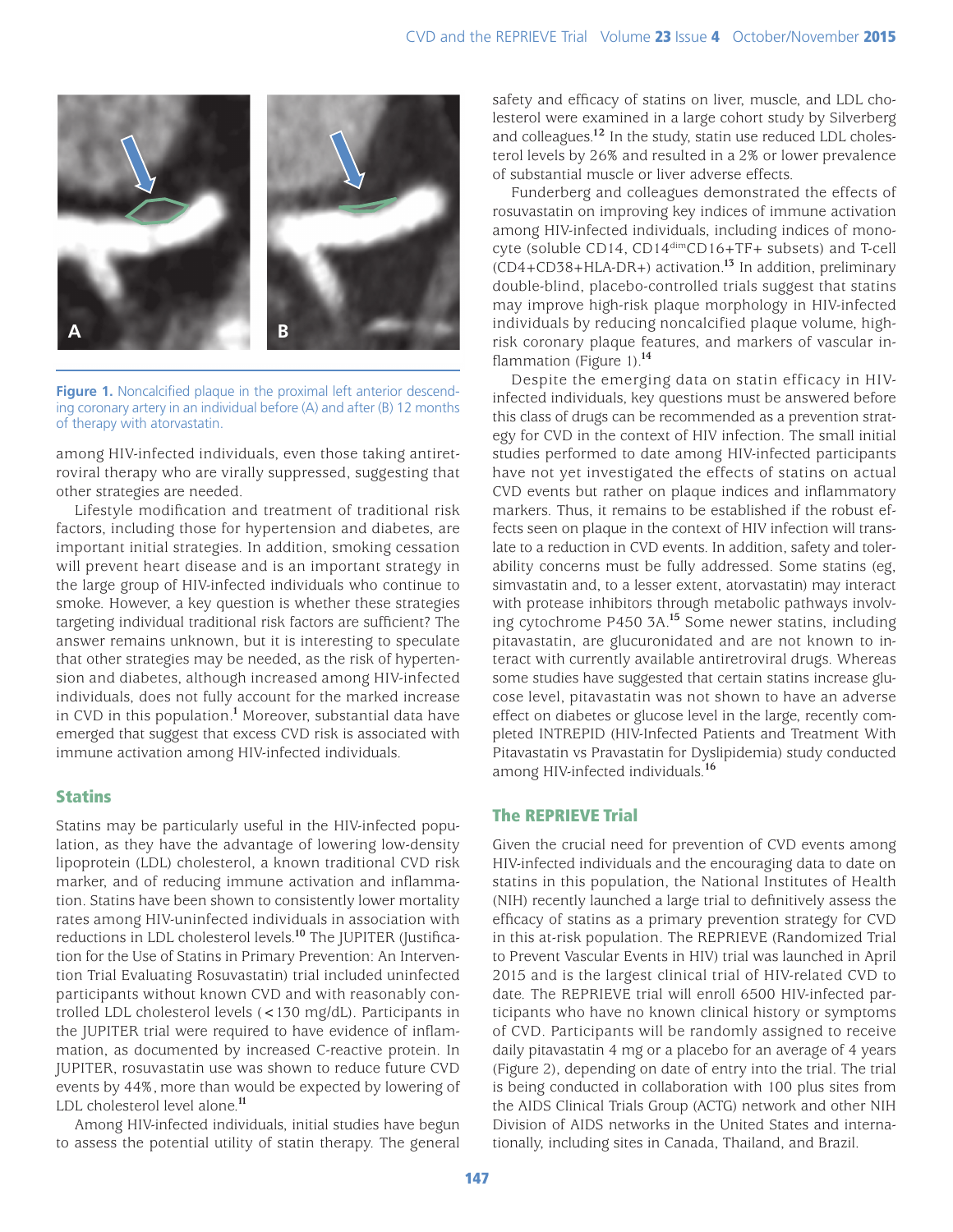REPRIEVE is a collaborative study funded primarily by the NIH National Heart, Lung, and Blood Institute with additional support from the National Institute of Allergy and Infectious Diseases. In addition, the NIH Office of AIDS Research has contributed substantially to the project by providing additional funding. Reflecting the multidisciplinary nature of the REPRIEVE trial, the core team of researchers consists of specialists in metabolic aspects of HIV disease, cardiology, radiology, and AIDS care. The drug, pitavastatin, along with some additional funding is being donated to the trial by the manufacturer (Kowa Pharmaceuticals, Montgomery, AL). Pitavastatin was selected for REPRIEVE because it has had fewer interactions with antiretroviral drugs than other statins and effectively lowers LDL cholesterol levels in people living with HIV infection.**<sup>17</sup>**

#### Trial Design

The REPRIEVE trial will investigate the crucial question of whether HIV-infected individuals with low or moderate risk of heart disease, estimated using traditional risk assessment paradigms,**<sup>18</sup>** will benefit from statin therapy. To be enrolled in the trial, participants must be between age 40 years and 75 years, taking an antiretroviral regimen, have no known CVD or substantial kidney or liver disease, and have a CD4+ cell count higher than 100/µL (Box). There is no specific viral load cut off for the trial, although it is anticipated that most patients taking antiretroviral therapy will demonstrate undetectable viremia (see www.REPRIEVEtrial.org for inclusion criteria, participating sites, and other information). The primary end point of REPRIEVE will be prevention of major adverse cardiovascular events, including CVD-related mortality, myocardial infarction, stroke, unstable angina, peripheral artery disease, and cardiac revascularization. The REPRIEVE trial will also investigate the effects of statin therapy on secondary outcomes, such as all-cause mortality, time to diagnosis of non–AIDS-defining cancer (excluding basal cell and squamous cell carcinomas of the skin), AIDS-defining events, initiation of dialysis or renal transplantation, cirrhosis, or hepatic decompensation requiring hospitalization. It is hypothesized that by decreasing inflamma-

tion and immune activation, statins may improve these related comorbidities.

In addition to the main study, REPRIEVE will include a substudy of 800 participants to investigate the mechanism of action of pitavastatin, particularly in reducing immune activation and inflammation. Biomarkers will be investigated and cardiac CT angiography will be performed to assess the effect of pitavastatin on noncalcified plaque volume and high-risk arterial morphologic features in the context of a large, randomized, placebo-controlled trial. Effects on specific biomarkers of monocyte activation, endothelial activation, arterial inflammation, and coagulation will be investigated and related to the primary study outcomes. Two ancillary studies have also been funded by the NIH: 1) to evaluate the longitudinal effects of statin therapy on renal function in HIV disease; and 2) to explore sex-specific mechanisms of CVD risk and statin-induced risk reduction among participants in the REPRIEVE trial.

#### Current Status

The REPRIEVE trial was launched in April 2015, with its first participant recruited approximately 6 months after the grant was awarded, a major triumph given the complex regulatory hurdles associated with launching a trial of this magnitude. As of November 2015, approximately 600 patients are enrolled in REPRIEVE. Continued recruitment efforts are needed in order to meet the NIH-mandated goal of completing recruitment within the first 2.5 years of the trial. Participants in the main trial will visit their local site once every 4 months for the duration of the study. Participants in the substudy will also have blood drawn to assess biomarkers and undergo CT angiography at baseline and at 2 years.

#### Goals

The REPRIEVE trial represents a new paradigm in studies of comorbidities in HIV-infected individuals. As HIV-infected individuals are living longer with fewer AIDS-related complications, understanding the mechanism and treatment strategies for prevention of comorbidities becomes increasingly important. Unlike prior shorter-term studies that assessed biomarkers, the REPRIEVE trial will assess effects on hard end points. Therefore, data will need to be captured over a longer time period. Without such studies, whether primary prevention strategies save lives in the HIV-infected population will remain unknown. The REPRIEVE trial was designed to be a simple study with straightforward clinical assessments using participant histories and minimal blood work. Importantly, REPRIEVE will provide information to all enrolled participants on lifestyle modifications to improve CVD risk. Clinical equipoise remains regarding the ability of



**Figure 2.** Schema of the REPRIEVE (Randomized Trial to Prevent Vascular Events in HIV) study in which participants will be randomly assigned to receive daily pitavastatin 4 mg or a placebo for an average of 4 years. CVD indicates cardiovascular disease; MI, myocardial infarction; TIA, transient ischemic attack.